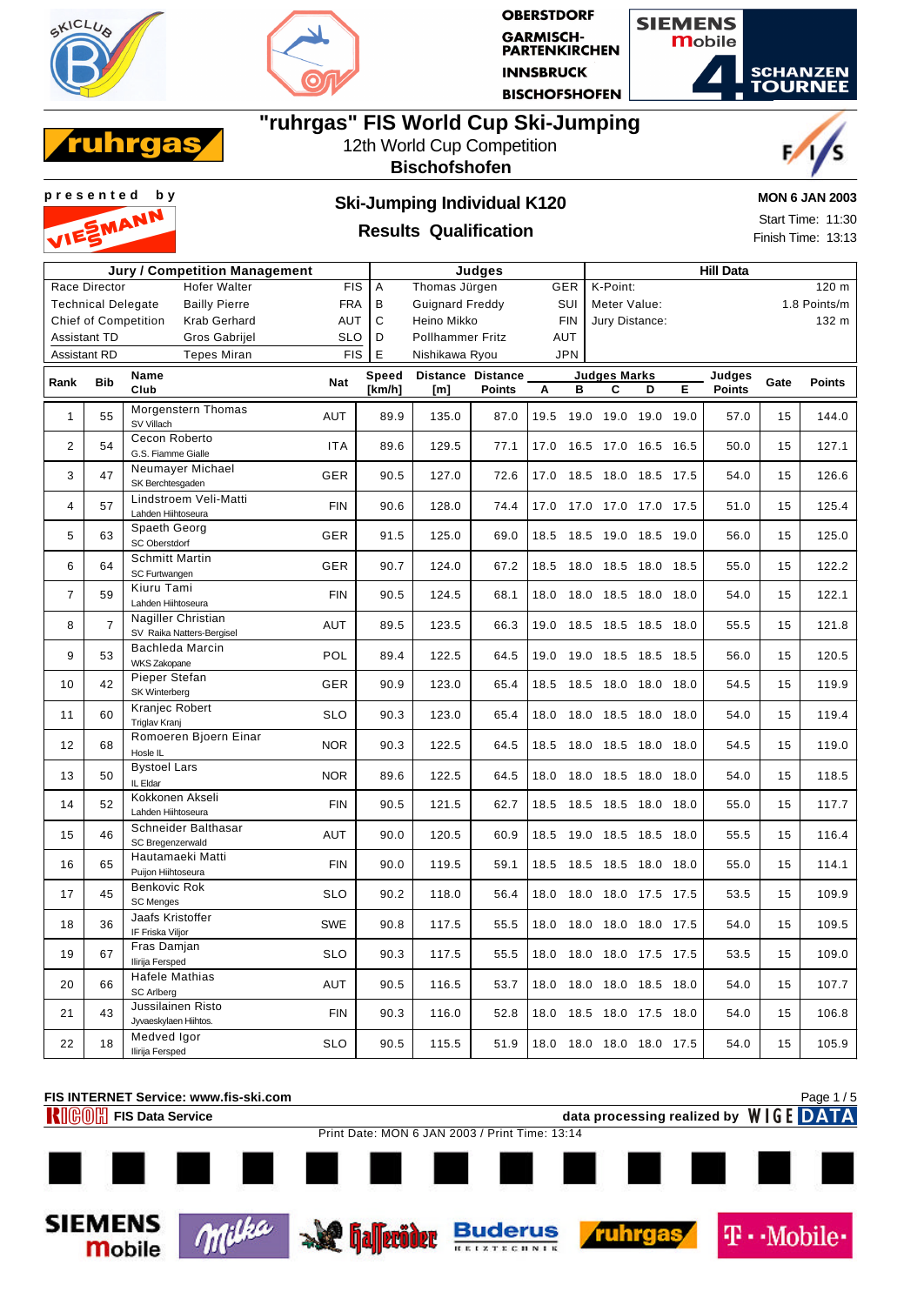





## **"ruhrgas" FIS World Cup Ski-Jumping**



### 12th World Cup Competition **Bischofshofen**





**Mobile** 

# **p r e s e n t e d b y Ski-Jumping Individual K120**

## **Results Qualification**

**MON 6 JAN 2003**

Start Time: 11:30 Finish Time: 13:13

| Rank | <b>Bib</b> | Name                                          | <b>Nat</b> | Speed  | Distance | <b>Distance</b> |      |                          | <b>Judges Marks</b> |                     |      | Judges        | Gate | <b>Points</b> |
|------|------------|-----------------------------------------------|------------|--------|----------|-----------------|------|--------------------------|---------------------|---------------------|------|---------------|------|---------------|
|      |            | Club                                          |            | [km/h] | [m]      | <b>Points</b>   | А    | в                        | C                   | D.                  | Е    | <b>Points</b> |      |               |
| 23   | 58         | Hansen Kim-Roar<br>Lier IL                    | <b>NOR</b> | 90.3   | 116.5    | 53.7            | 17.0 |                          |                     | 16.5 17.0 17.5      | 17.0 | 51.0          | 15   | 104.7         |
| 24   | 17         | <b>Bardal Anders</b><br>Steinkjer Skiklubb    | <b>NOR</b> | 90.5   | 116.0    | 52.8            |      | 17.5 17.0 17.5 17.0 17.0 |                     |                     |      | 51.5          | 15   | 104.3         |
| 25   | 61         | Schwarzenberger R.<br>TSU St. Veit            | AUT        | 89.6   | 114.5    | 50.1            | 17.5 |                          |                     | 18.0 18.0 17.5      | 18.0 | 53.5          | 15   | 103.6         |
| 26   | 20         | Mateja Robert<br>TS Wisla Zakopane            | POL        | 89.6   | 114.5    | 50.1            | 18.0 |                          |                     | 18.0 17.5 17.5 17.5 |      | 53.0          | 15   | 103.1         |
| 27   | 31         | <b>Duffner Christof</b><br>SC Schoenwald      | <b>GER</b> | 89.8   | 113.0    | 47.4            | 17.5 |                          |                     | 18.0 17.5 17.0      | 17.0 | 52.0          | 15   | 99.4          |
| 28   | 51         | Janda Jakub<br>Dukla Frenstat                 | CZE        | 90.0   | 112.5    | 46.5            | 17.5 |                          |                     | 18.0 17.5 17.5      | 17.5 | 52.5          | 15   | 99.0          |
| 29   | 56         | Ammann Simon<br><b>RG Churfirsten</b>         | SUI        | 88.8   | 112.0    | 45.6            | 17.5 |                          |                     | 18.0 18.0 17.5 17.5 |      | 53.0          | 15   | 98.6          |
| 30   | 48         | Loitzl Wolfgang<br><b>WSC Bad Mitterndorf</b> | AUT        | 90.4   | 112.0    | 45.6            | 17.5 |                          |                     | 18.0 17.5 17.5 17.5 |      | 52.5          | 15   | 98.1          |
| 31   | 23         | Vassiliev Dmitri<br>WWS ZCK Ufa               | <b>RUS</b> | 89.5   | 112.0    | 45.6            | 17.5 |                          |                     | 18.0 17.5 17.0 17.0 |      | 52.0          | 15   | 97.6          |
| 32   | 29         | Juris Jaan<br>Otepaeae SK                     | <b>EST</b> | 90.0   | 111.0    | 43.8            |      | 17.5 17.5 17.5 17.5 17.0 |                     |                     |      | 52.5          | 15   | 96.3          |
| 32   | 26         | Mayr Ingemar<br>Kirchdorf                     | <b>NED</b> | 90.1   | 111.0    | 43.8            | 17.5 |                          |                     | 18.0 17.0 17.5      | 17.5 | 52.5          | 15   | 96.3          |
| 34   | 49         | <b>Kuettel Andreas</b><br>Einsiedeln          | SUI        | 89.3   | 111.0    | 43.8            | 17.5 |                          |                     | 17.5 17.5 17.0      | 17.0 | 52.0          | 15   | 95.8          |
| 35   | 69         | Funaki Kazuyoshi<br><b>FIT</b>                | <b>JPN</b> | 90.0   | 110.0    | 42.0            | 17.5 |                          |                     | 18.0 17.5 18.0 18.5 |      | 53.5          | 15   | 95.5          |

|    | <b>Not Qualified</b> |                                              |            |      |       |      |              |                     |                |      |      |    |      |
|----|----------------------|----------------------------------------------|------------|------|-------|------|--------------|---------------------|----------------|------|------|----|------|
| 36 | 22                   | <b>Mesik Martin</b><br>Dukla Banska Bystrica | <b>SVK</b> | 90.5 | 111.5 | 44.7 | 17.5<br>16.0 | 17.5                | 16.5           | 16.0 | 50.0 | 15 | 94.7 |
| 37 | 30                   | <b>Filimonov Stanislav</b><br>Alma Ata       | KAZ        | 89.8 | 109.5 | 41.1 | 17.5<br>17.0 | 17.5 17.5           |                | 17.5 | 52.5 | 15 | 93.6 |
| 38 | 62                   | <b>Stensrud Henning</b><br>Hurdal IL         | <b>NOR</b> | 89.8 | 108.5 | 39.3 | 17.5<br>17.5 | 17.5                | 17.0           | 17.0 | 52.0 | 15 | 91.3 |
| 39 | 12                   | Mechler Maximilian<br>WSV Isny               | GER        | 90.0 | 108.5 | 39.3 | 16.5<br>17.0 | 17.0                | 17.0           | 17.0 | 51.0 | 15 | 90.3 |
| 40 | 35                   | Kobelev Valery<br><b>CWSM Kaluga</b>         | <b>RUS</b> | 89.5 | 106.5 | 35.7 | 17.5         | 19.0 17.0 17.5 17.5 |                |      | 52.5 | 15 | 88.2 |
| 41 | 37                   | Ingebrigtsen Tommy<br>Byaasen IL             | <b>NOR</b> | 89.8 | 107.5 | 37.5 | 17.0         | 17.0 16.5 15.5      |                | 17.0 | 50.5 | 15 | 88.0 |
| 42 | 21                   | Matura Jan<br>Dukla Liberec                  | <b>CZE</b> | 90.1 | 107.0 | 36.6 | 17.0<br>17.0 | 17.0                | 16.0           | 17.0 | 51.0 | 15 | 87.6 |
| 43 | 24                   | Alborn Alan<br>Alaska                        | <b>USA</b> | 89.2 | 106.5 | 35.7 | 17.0<br>17.0 | 17.0                | 17.0           | 17.0 | 51.0 | 15 | 86.7 |
| 44 | 70                   | Lappi Arttu<br>Puijon Hiihtoseura            | <b>FIN</b> | 90.3 | 107.0 | 36.6 | 16.5<br>16.5 |                     | 16.5 17.0 17.0 |      | 50.0 | 15 | 86.6 |
| 45 | 6                    | Kaltenboeck Bastian<br>SC Bischofshofen      | <b>AUT</b> | 90.1 | 105.5 | 33.9 | 17.5<br>17.0 | 17.0                | 17.0 17.5      |      | 51.5 | 15 | 85.4 |
| 46 | 5                    | Metzler Bernhard<br><b>WSV Andelsbuch</b>    | AUT        | 89.7 | 105.5 | 33.9 | 17.5<br>17.0 | 17.0                | 16.5           | 17.0 | 51.0 | 15 | 84.9 |

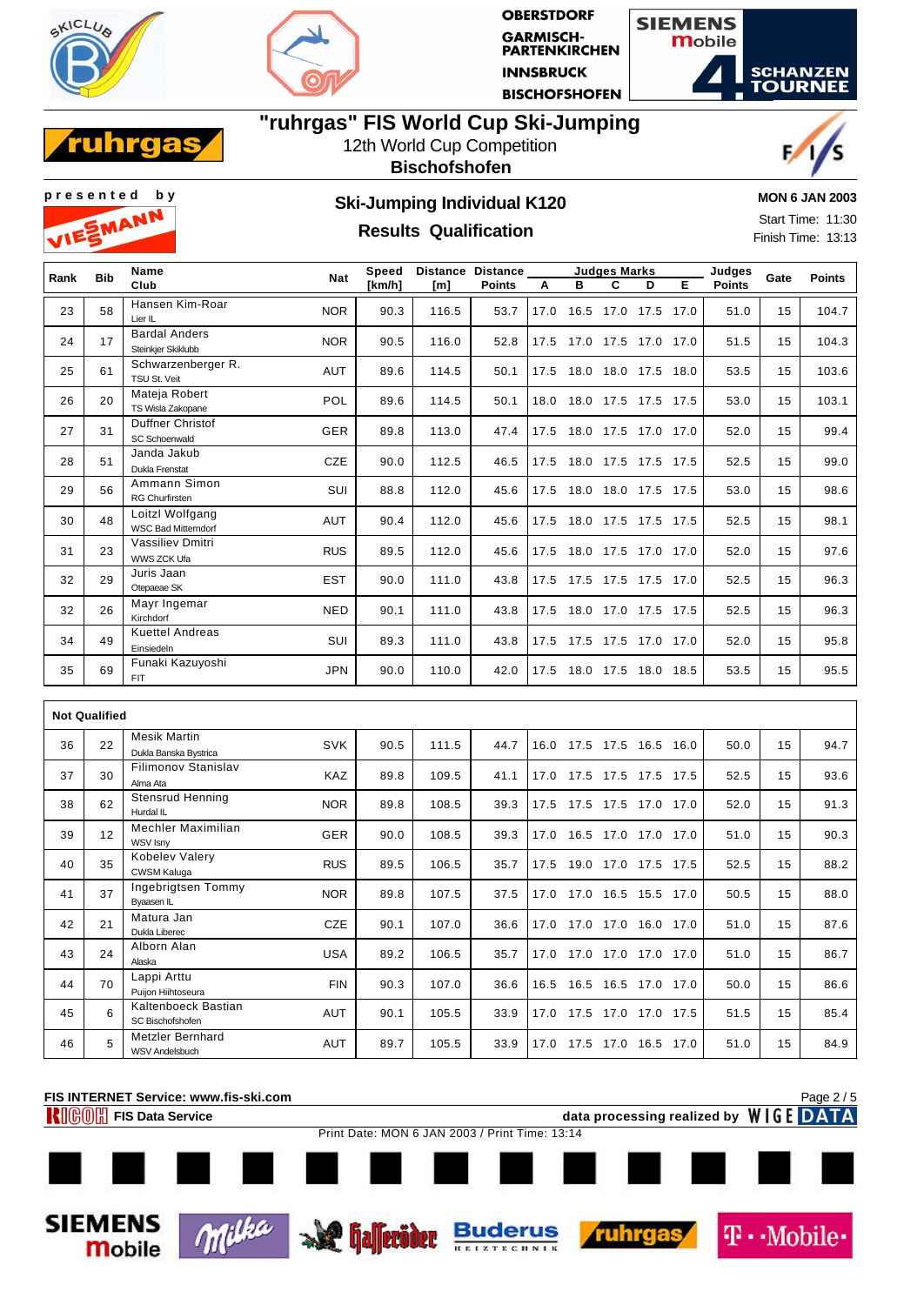





## **"ruhrgas" FIS World Cup Ski-Jumping**



### 12th World Cup Competition **Bischofshofen**





## **Results Qualification**

**MON 6 JAN 2003**

Start Time: 11:30 Finish Time: 13:13

**T** · Mobile

| Rank         | <b>Bib</b>     | Name                                               | <b>Nat</b> | Speed  |       | Distance Distance |      |                          | <b>Judges Marks</b> |                     |     | Judges        | Gate | <b>Points</b> |
|--------------|----------------|----------------------------------------------------|------------|--------|-------|-------------------|------|--------------------------|---------------------|---------------------|-----|---------------|------|---------------|
|              |                | Club                                               |            | [km/h] | [m]   | <b>Points</b>     | A    | в                        | C                   | D                   | Е   | <b>Points</b> |      |               |
| 47           | 39             | Pochwala Tomasz<br>TS Wisla Zakopane               | POL        | 90.2   | 103.5 | 30.3              | 17.0 |                          |                     | 17.0 17.0 16.5 17.0 |     | 51.0          | 15   | 81.3          |
| 48           | 44             | Hautamaeki Jussi<br>Puiion Hiihtoseura             | <b>FIN</b> | 90.7   | 104.0 | 31.2              |      | 17.5 16.5 16.5 17.0 16.5 |                     |                     |     | 50.0          | 15   | 81.2          |
| 49           | 15             | Kim Hyun Ki<br>Muju Resort                         | <b>KOR</b> | 89.6   | 101.0 | 25.8              |      | 17.0 17.0 17.0 17.0 17.0 |                     |                     |     | 51.0          | 15   | 76.8          |
| 50           | 25             | Kang Chil Gu<br>Muju Resort                        | <b>KOR</b> | 89.4   | 100.0 | 24.0              |      | 16.5 16.5 16.5 16.5 16.5 |                     |                     |     | 49.5          | 15   | 73.5          |
| 51           | 3              | <b>Fettner Manuel</b><br>SV Raika Natters-Bergisel | AUT        | 89.4   | 100.0 | 24.0              |      | 15.5 16.5 16.0 15.0 15.5 |                     |                     |     | 47.0          | 15   | 71.0          |
| 52           | 38             | Salumae Jens<br>Nomme Ski Club                     | <b>EST</b> | 88.9   | 97.5  | 19.5              | 16.5 | 16.5 16.0 16.0 16.5      |                     |                     |     | 49.0          | 15   | 68.5          |
| 53           | 40             | Dessum Nicolas<br>Douanes CS Courchevel            | <b>FRA</b> | 89.0   | 95.5  | 15.9              | 16.0 | 16.5 16.0 16.0 16.0      |                     |                     |     | 48.0          | 15   | 63.9          |
| 54           | 41             | Thurnbichler Stefan<br>Kitzbuehl SC                | <b>AUT</b> | 89.1   | 93.0  | 11.4              |      | 16.5 17.0 16.0 16.5 16.0 |                     |                     |     | 49.0          | 15   | 60.4          |
| 55           | 19             | Yamada Hiroki<br>Kitano Construction               | <b>JPN</b> | 89.9   | 94.5  | 14.1              |      | 15.5 15.0 15.0 15.0 15.0 |                     |                     |     | 45.0          | 15   | 59.1          |
| 56           | 16             | Polunin Maxim<br>Almaty                            | <b>KAZ</b> | 89.7   | 92.0  | 9.6               | 16.5 | 16.5 16.0 16.5 16.0      |                     |                     |     | 49.0          | 15   | 58.6          |
| 57           | 33             | Adami Giancarlo<br>C.S. Forestale Stato            | <b>ITA</b> | 90.2   | 92.0  | 9.6               | 16.5 |                          |                     | 16.0 15.5 16.0 16.0 |     | 48.0          | 15   | 57.6          |
| 58           | 10             | Yoshioka Kazuya<br>Descente                        | <b>JPN</b> | 89.4   | 88.0  | 2.4               | 16.0 | 16.0 16.0 16.0 16.0      |                     |                     |     | 48.0          | 15   | 50.4          |
| 59           | 9              | Orsula Dusan<br>Dukla Banska Bystrica              | <b>SVK</b> | 90.2   | 86.0  | $-1.2$            | 16.0 | 15.5 15.5 15.5 15.5      |                     |                     |     | 46.5          | 15   | 45.3          |
| 60           | 27             | <b>Gaiduk Pawel</b><br>Alma Ata                    | <b>KAZ</b> | 90.7   | 85.0  | $-3.0$            | 16.0 |                          |                     | 15.0 15.0 15.5 15.5 |     | 46.0          | 15   | 43.0          |
| 61           | 14             | Bolognani Alessio<br>G.S. Fiamme Gialle            | <b>ITA</b> | 90.0   | 78.0  | $-15.6$           | 15.5 |                          |                     | 15.5 15.0 15.0 14.5 |     | 45.5          | 15   | 29.9          |
| 62           | 8              | Rosliakov Ilya<br>Murmansk                         | <b>RUS</b> | 90.3   | 88.5  | 3.3               | 7.5  | 7.0                      | 8.0                 | 7.5                 | 7.5 | 22.5          | 15   | 25.8          |
| 63           | $\overline{2}$ | Becker Stefan<br>SV Telfs                          | AUT        | 89.1   | 75.0  | $-21.0$           | 15.5 |                          |                     | 15.5 15.5 15.5 15.5 |     | 46.5          | 15   | 25.5          |
| 64           | $\mathbf{1}$   | Nagiller Michael<br>SV Raika Natters-Bergisel      | AUT        | 89.6   | 77.0  | $-17.4$           |      | 14.5 14.5 14.0 14.0 14.0 |                     |                     |     | 42.5          | 15   | 25.1          |
| 65           | $\overline{4}$ | Kaiser Stefan<br>SV Achomitz                       | AUT        | 90.1   | 73.0  | $-24.6$           |      | 14.5 14.0 14.0 14.0 14.0 |                     |                     |     | 42.0          | 15   | 17.4          |
| 66           | 11             | Fatkullin Ildar<br>Ufa Lokomotiv                   | <b>RUS</b> | 88.7   | 70.0  | $-30.0$           |      | 14.0 14.0 14.0 14.0 14.0 |                     |                     |     | 42.0          | 15   | 12.0          |
|              |                |                                                    |            |        |       |                   |      |                          |                     |                     |     |               |      |               |
|              | Prequalified   |                                                    |            |        |       |                   |      |                          |                     |                     |     |               |      |               |
| $\mathbf{1}$ | 78             | <b>Hannawald Sven</b><br><b>SC Hinterzarten</b>    | <b>GER</b> | 90.3   | 132.5 | 82.5              |      | 17.5 17.0 17.5 17.0 17.0 |                     |                     |     | 51.5          | 13   | 134.0         |

|   | 70 | <b>SC Hinterzarten</b>    | UER        | ອບ.ວ | 5.∠د ا | 02.J | $\mathsf{L}$ | 11.0 | . G. II   | 17.U | 11.0 | <b>DI.D</b> | د ا | 134.U |
|---|----|---------------------------|------------|------|--------|------|--------------|------|-----------|------|------|-------------|-----|-------|
|   | 80 | Pettersen Sigurd          | <b>NOR</b> | 90.3 | 130.5  | 78.9 | 17.0         |      | 16.5 17.0 | 16.5 | 17.0 | 50.5        | 13  | 129.4 |
| ے |    | Rollag og Veggli IL       |            |      |        |      |              |      |           |      |      |             |     |       |
|   | 84 | Ahonen Janne              | <b>FIN</b> | 90.3 | 126.5  | 71.7 | 19.0         | 19.0 | 19.0      | 19.0 | 18.5 | 57.0        | 13  | 128.7 |
|   |    | Lahden Hiihtoseura        |            |      |        |      |              |      |           |      |      |             |     |       |
| 4 | 73 | Liegl Florian             | <b>AUT</b> | 90.1 | 125.5  | 69.9 | 18.5         | 18.5 | 18.5      | 18.0 | 18.0 | 55.0        | 13  | 124.9 |
|   |    | SV Raika Natters-Bergisel |            |      |        |      |              |      |           |      |      |             |     |       |
|   |    |                           |            |      |        |      |              |      |           |      |      |             |     |       |



**Allender** 

**Buderus** 

ruhra

Milka

**SIEMENS** 

**Mobile**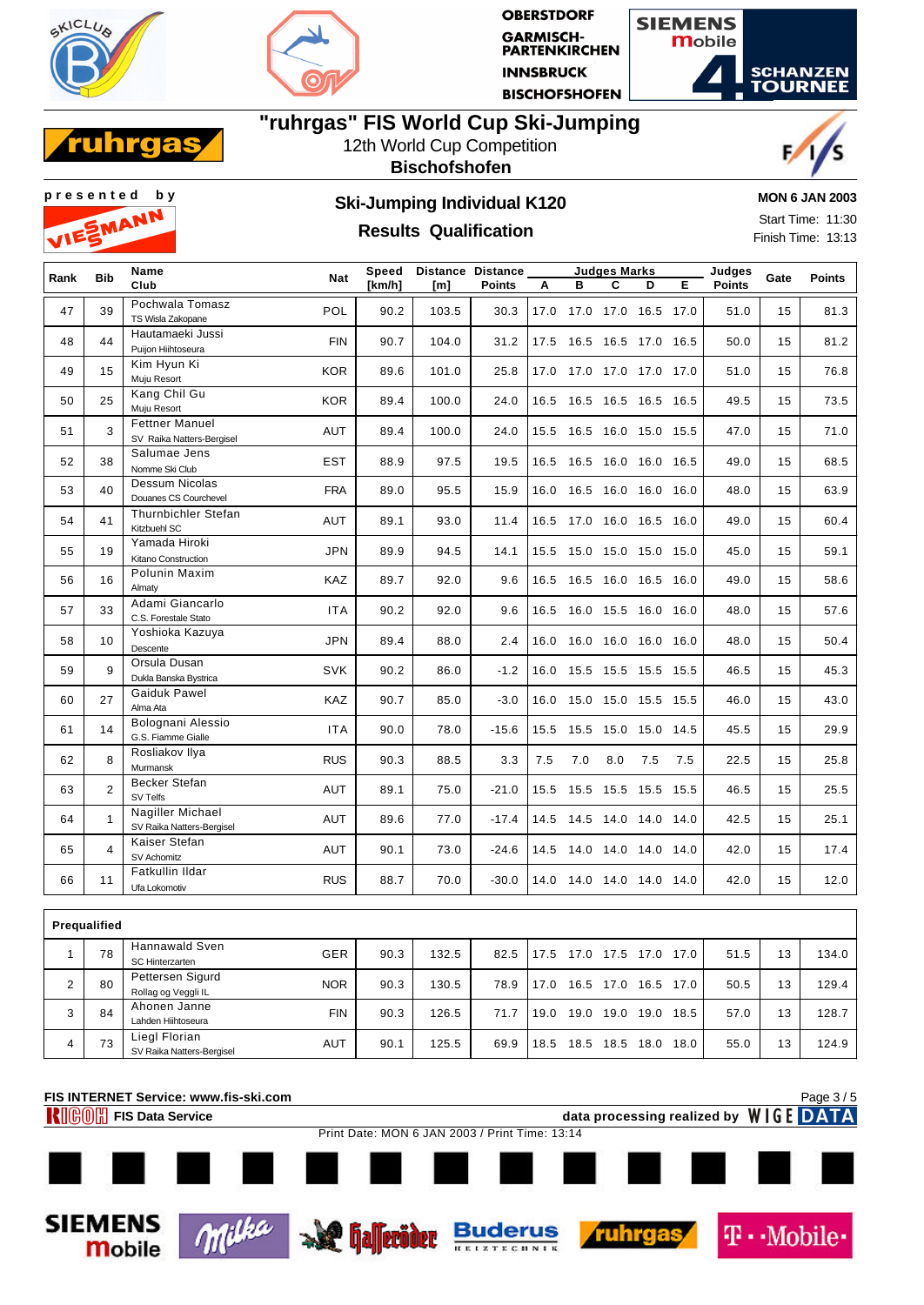





## **"ruhrgas" FIS World Cup Ski-Jumping**



### 12th World Cup Competition **Bischofshofen**





## **Results Qualification**

**MON 6 JAN 2003**

Start Time: 11:30 Finish Time: 13:13

| Rank           | <b>Bib</b> | <b>Name</b>                                 | <b>Nat</b> | Speed  | <b>Distance</b> | <b>Distance</b> |      |      |                     | <b>Judges Marks</b> | Judges | Gate          | <b>Points</b> |       |
|----------------|------------|---------------------------------------------|------------|--------|-----------------|-----------------|------|------|---------------------|---------------------|--------|---------------|---------------|-------|
|                |            | Club                                        |            | [km/h] | [m]             | <b>Points</b>   | А    | в    | C                   | D                   | Е      | <b>Points</b> |               |       |
| 5              | 76         | Ljoekelsoey Roar<br>Orkdal IL               | <b>NOR</b> | 90.4   | 121.5           | 62.7            | 18.0 | 18.5 | 18.5                | 18.0                | 18.5   | 55.0          | 13            | 117.7 |
| 6              | 83         | Malysz Adam<br>KS Wisla Ustronianka         | POL        | 89.4   | 124.0           | 67.2            | 16.5 |      | 16.5 17.0 16.5 17.0 |                     |        | 50.0          | 13            | 117.2 |
| $\overline{7}$ | 75         | Kofler Andreas<br>SV Raika Natters-Bergisel | <b>AUT</b> | 89.6   | 120.0           | 60.0            | 18.0 |      | 19.0 18.5 18.0 18.0 |                     |        | 54.5          | 13            | 114.5 |
| 8              | 77         | Uhrmann Michael<br>WSV-DJK Rastbuechl       | <b>GER</b> | 89.8   | 118.5           | 57.3            | 18.0 |      | 18.5 18.5 17.5      |                     | 18.0   | 54.5          | 13            | 111.8 |
| 9              | 82         | Widhoelzl Andreas<br>SC Fieberbrunn         | AUT        | 90.2   | 116.5           | 53.7            | 16.5 |      | 16.5 16.5 16.5      |                     | 16.5   | 49.5          | 13            | 103.2 |
| 10             | 79         | Goldberger Andreas<br><b>SC Waldzell</b>    | <b>AUT</b> | 89.7   | 113.0           | 47.4            | 17.5 | 18.0 | 18.0                | 18.0                | 18.0   | 54.0          | 13            | 101.4 |
| 10             | 74         | Zonta Peter<br>SK Dolomiti Ljubljana        | <b>SLO</b> | 89.9   | 115.5           | 51.9            | 16.5 |      | 16.5 16.5           | 16.0                | 16.5   | 49.5          | 13            | 101.4 |
| 12             | 72         | Miyahira Hideharu<br>Mizuno                 | <b>JPN</b> | 89.0   | 113.5           | 48.3            | 16.0 |      | 17.0 17.0           | 16.0                | 16.5   | 49.5          | 13            | 97.8  |
| 13             | 85         | <b>Hoellwarth Martin</b><br>SC Mavrhofen    | <b>AUT</b> | 89.8   | 108.5           | 39.3            | 17.5 |      | 17.0 17.5           | 18.0                | 17.0   | 52.0          | 13            | 91.3  |
| 14             | 81         | Peterka Primoz<br>SK Triglav Kranj          | <b>SLO</b> | 90.3   | 109.5           | 41.1            | 16.0 |      | 16.0 16.5           | 16.0                | 16.5   | 48.5          | 13            | 89.6  |
| 15             | 71         | Kasai Noriaki<br>Tsuchiya Home              | <b>JPN</b> | 89.2   | 108.5           | 39.3            | 16.0 | 16.0 | 16.0                | 15.5                | 16.5   | 48.0          | 13            | 87.3  |

| Did Not Start |    |                   |            |  |
|---------------|----|-------------------|------------|--|
| <b>DNS</b>    | 32 | Grimholm Isak     | <b>SWE</b> |  |
| <b>DNS</b>    | 28 | Zharkov Georgi    | <b>BUL</b> |  |
| <b>DNS</b>    | 13 | Kreuzer Christoph | NED        |  |
|               |    |                   |            |  |

**Disqualified**

DSQ 34 Chedal Emmanuel FRA violation against art. 222

**FIS INTERNET Service: www.fis-ski.com** Page 4 / 5**FIGOM** FIS Data Service **data processing realized by** WIGE DATA Print Date: MON 6 JAN 2003 / Print Time: 13:14 **SIEMENS** Milka **Buderus Allecider T** · · Mobile · ruhrg **Mobile**